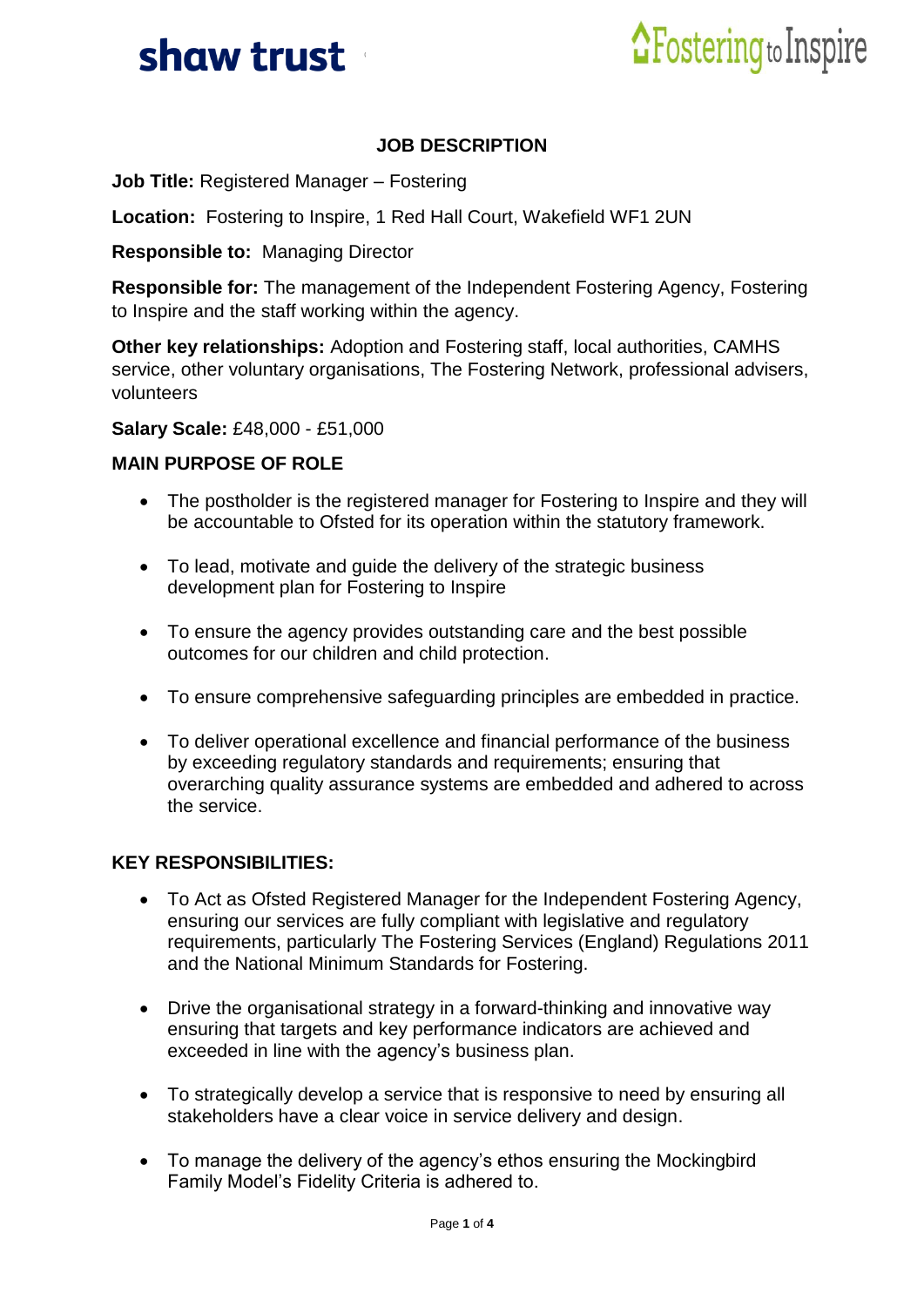## $\mathbf{\Omega}$ Fostering to Inspire

- To maintain high standards of professional practice, working at all times in the best interest of children and young people and their parents/carers.
- To take strategic and operational leadership in recruiting, training, and supervising foster carers in line with regulations, local targets and good practice guidance to provide the best standards of care for looked after children and young people.
- Develop marketing strategies to enhance recruitment within defined geographical regions to support organic growth.
- To work positively to promote the recruitment of carers who can meet the needs of children in respect of their race, religion, language and culture.
- To allocate fostering assessments and supervise external assessors.
- To continually review the quality of front-line practice, provide sufficient organisational, professional and personal support to ensure the wellbeing of staff members so that they can provide excellent practice for children.
- Lead and monitor all aspects of service delivery to ensure full compliance with safeguarding policies demonstrating a sound knowledge when completing the annual Regulation 35.
- To be responsible for ensuring the Fostering Panel operates within statutory requirements and performs to the highest standard.
- Develop and forge new and strong relationships with local authorities, commissioning groups and other external and internal stakeholders in the region in order to generate new revenue streams and develop existing ones further.
- To be responsible for the IFA making safe and robust decision making, prompt and appropriate responses to referrals, assessments, and allocation of work, in accordance with statutory requirements, local and national policies and procedures.
- To create a culture in which excellent practice is expected and celebrated; critical incidents are used as a way to learn, improve practice and hold poor practice to account.
- Attend and facilitate monthly team and development meetings and provide comprehensive reports to the board of directors as required.
- To be responsible for the management, deployment and control of delegated budgets and financial resources, maintaining high standards of financial probity and ensuring services deliver excellent value for money.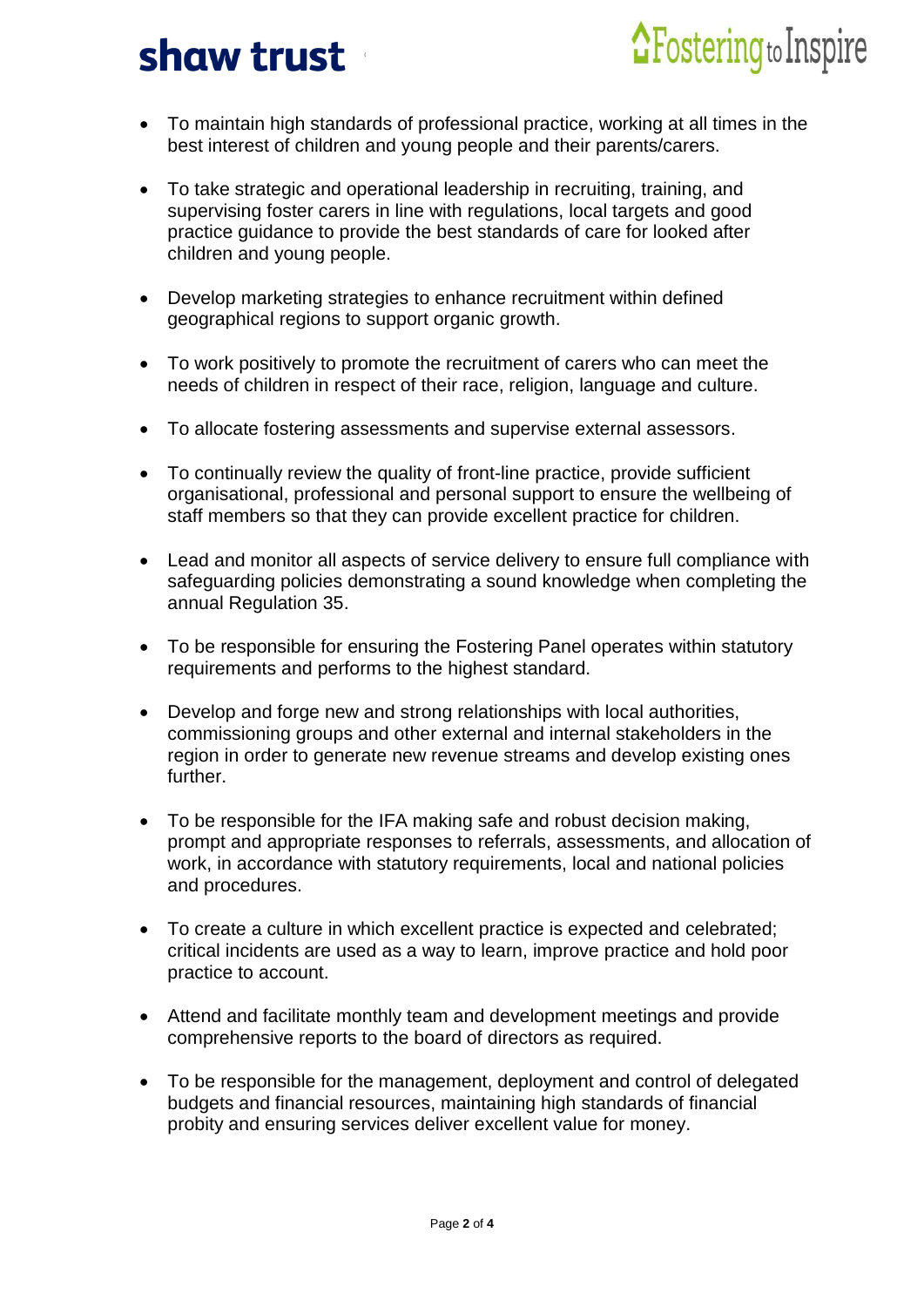

- Ensure the wellbeing of employees and service-users by actively promoting and complying with health and safety regulations, policies and procedures.
- To participate in the out of hours on-call manager and social worker rotas.
- Promote diversity and equalities in the development and delivery of services and in all aspects of people management.
- Ensure compliance with Social Work England to retain job title and registration.

#### **General**

- To participate in regular supervision and annual appraisal and be committed to own continuing professional development.
- To participate in internal/external meetings as required and attend training events, conferences and other functions as necessary.
- To ensure that Fostering to Inspire's policies (including Equalities policy) and procedures are adhered to and work carried out in accordance with Fostering to Inspire's aims, values and ethos.
- To undertake any other duties, consistent with the grade and level of responsibility of this post, that may from time to time be required.

### **PERSON SPECIFICATION**

- Must be a qualified social worker and have a minimum of 5 years working with children and families
- It is essential to have fostering experience preferably working in an independent fostering agency
- It is essential to have experience of people management and/or supervision
- It is desirable to have a Leadership and Management qualification
- Must have experience of operating databases
- An understanding of data protection and IT security policy
- IT skills required including Word and Excel and social networking tools
- Full UK driving licence
- Good attention to detail as role involves checking and accuracy
- Analytical and problem-solving skills